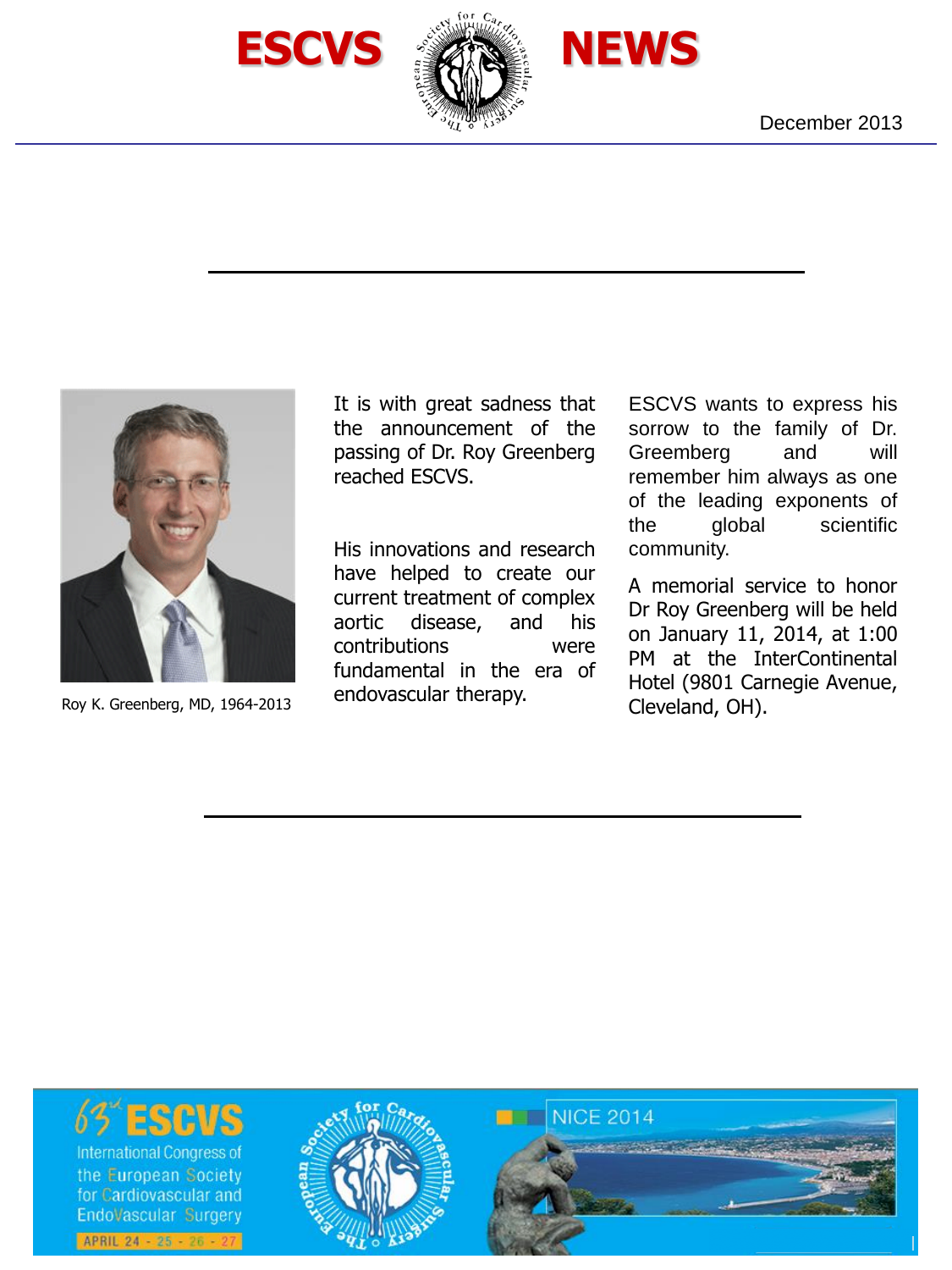![](_page_1_Picture_0.jpeg)

![](_page_1_Picture_1.jpeg)

# **ESCVS patronages a "cell terapy" multicentric study in CLI**

**in "no indication" CLI.**

Critical limb ischemia incidence is high, and despite the achievements in revascularizations techniques, the evolution to major amputation is still possible in a great number of patients.

Avoiding major amputation is the first goal, but not many SmartPReP2 compared to the therapeutic possibilities failure of surgical/endovascular the preparation is quite quick treatment. The use of autologous (15 mins), the concentrated The cells derived from bone staminal cells from bone marrow cells are very rich in both marrow and concentrated by the aspirate seems to be potentially platelets and granulocites and Terumo Harvest machine will be useful to reduce amputation in vascular endothelial growth injected close to the ischemic rates.

preparation of nucleated cell concentrate from Bone Marrow Aspiration (BMA) for administration into ischemic tissues of the affected limb due to No Option Critical Limb Ischemia. The major advantages in using Terumo Harvest after standard procedure are that factor.

**Terumo Harvest SmartPReP2** The Harvest SmartPReP2 Bone The study has been proposed **to be used in preparation of** Marrow Aspiration Concentrate recently by Prof Tulga Ulus **concentrated bone marrow** System (BMAC2), Terumo, is (uluss@yahoo.com), Vascular **cells as alternative therapy** intended to be used at point- Advisor and member of the of-care for the safe and rapid Editorial Board of ESCVS. More autologous details here:

> [http://www.escvs.com/pdf/paod](http://www.escvs.com/pdf/paod-study-protocol-escvs.pdf)study-protocol-escvs.pdf

In this study 150 patients with PAOD will be randomly allocated in a 2:1 ratio to either receive autologous BMCs-Tx, or a control group no stem cell therapy

areas, lesions or gangrene.

Main endopoints are:

•Change in subject's perception of pain (analog pain scale).

•Amputation-free survival

•Change in pain free walking distance (claudication)

•Change in TcPO2

•Change in ABI, TBI, maximal walking distance

•Change in quality of life.

•Reduction in pain medication.

Pull skin in one direction to separate dermal layers

![](_page_1_Figure_21.jpeg)

![](_page_1_Picture_22.jpeg)

![](_page_1_Picture_23.jpeg)

![](_page_1_Picture_24.jpeg)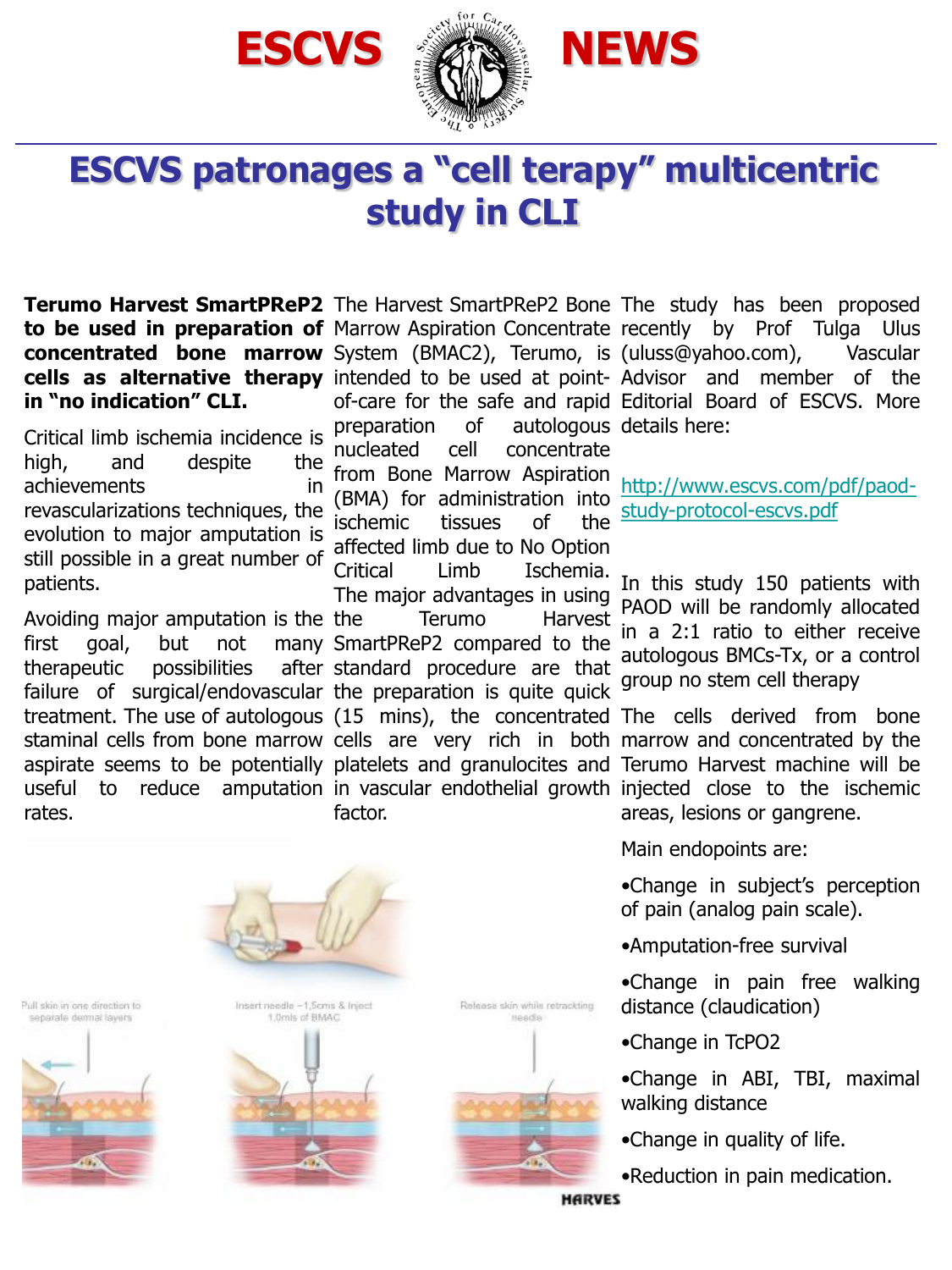![](_page_2_Picture_0.jpeg)

![](_page_2_Picture_1.jpeg)

## **NEWS from PRESS**

### **Medtronic has received CE-mark approval for a new Symplicity renal denervation system.**

The system consists of a 4 French multielectrode catheter (Symplicity Spyral) and a radio frequency generator (Symplicity G3).

The new system reduces ablation time and provide easy deliverability during renal denervation procedures for patients with uncontrolled hypertension.

Spyral catheter features four electrodes that are able to deliver simultaneous or selective radiofrequency energy into the renal artery wall to disrupt the output of overactive sympathetic nerves. It is compatible with a 6 French guide catheter and is delivered over a 0.014 inch guidewire via a rapid exchange system.

The press release adds that the catheter is powered by the new G3 radiofrequency

generator, which it says leverages the benefits of Medtronic's proprietary Symplicity treatment algorithm with its built-in safety features. The system uniquely offers physicians control and flexibility with the ability to turn specific electrodes on and off to accommodate different anatomies. The G3 generator includes a new touch screen user interface compatible with the single-electrode Symplicity catheter.

## **data for Humacyte bioengineered vessel**

For the first time surgical data from patients have been reported for the Humacyte investigational bioengineered vessel; the prelimiray data come from 28 study participants out of a total of 30 in Poland. The first patients were implanted with the vessels in December 2012, and the vessels were used for haemodialysis in safety, tolerability, months after implantation.

**Interim first-in-human** The first patient data suggest that Humacyte investigational **blood** bioengineered vessel may potentially be associated with low rates of vessel clotting, low infection rates, and low rates of surgical interventions. Low rates of clotting and intervention are consistent with preclinical data from animal testing that indicated little intimal hyperplasia. Preclinical data also indicated that, in animals, investigational vessels were remodeled to become living and more similar to native tissue.

February 2013. The primary investigational vessel has endpoints of the study are remained patent, with no patency to be examined at in recipients, no aneurysms, and each visit within the first six flow rates and durability suitable the Polish study, the and indication of an immune response araft for dialysis.

follow-up and additional clinical studies will be required to confirm these preliminary observations.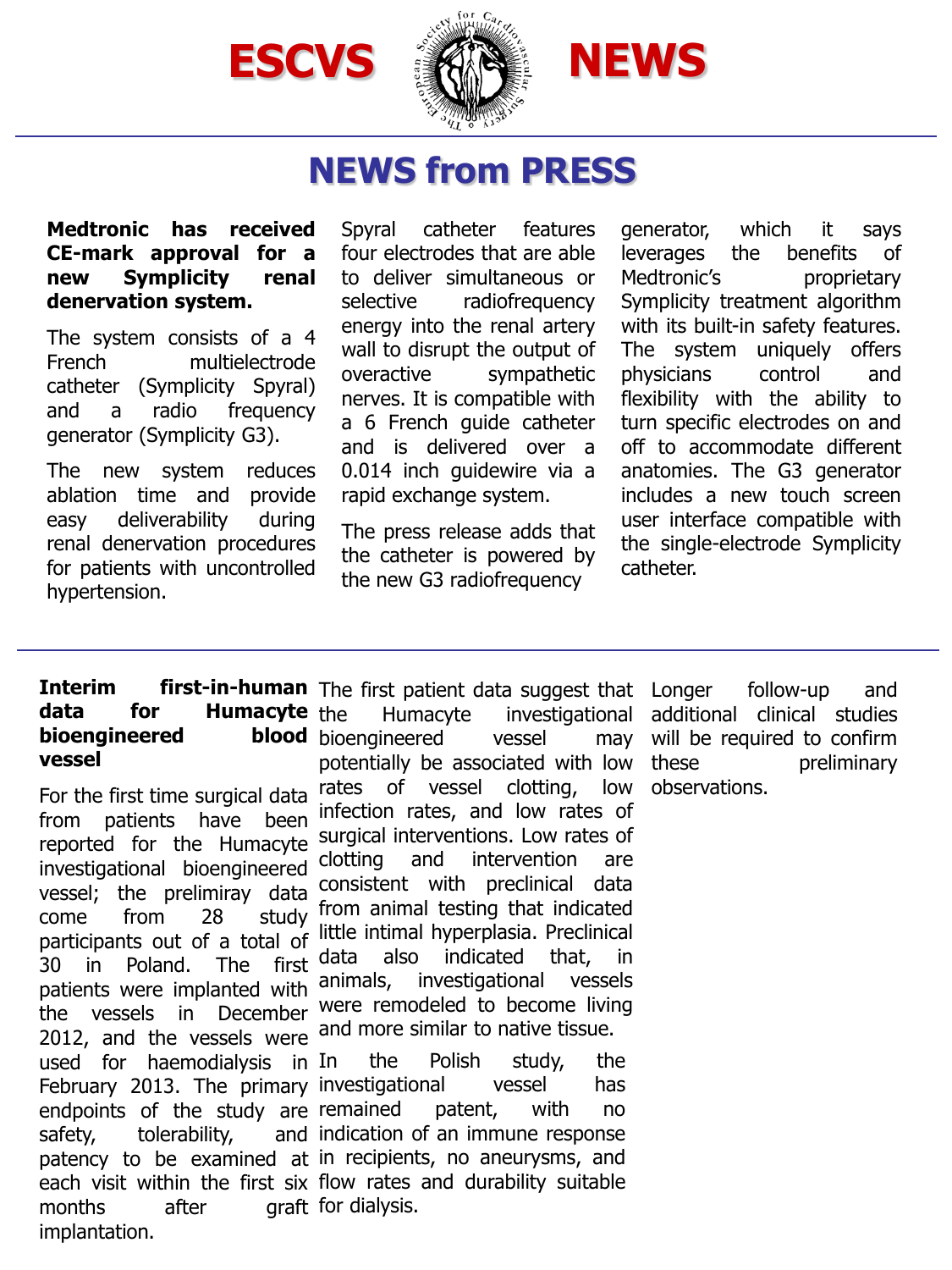![](_page_3_Picture_0.jpeg)

![](_page_3_Picture_1.jpeg)

## **VIP vascular international Padova congress meets North America, 26th-28th June 2014, Padova IT**

Two years after the first VIP Congress, in which the preferred guests were Latin American surgeons, North American surgeons will be at the center of the scientific scene in the 2014 edition. Asia will then play a special role during the 2016 congress.

The program focuses on the treatment of arterial diseases: technical aspects and future perspectives in vascular and endovascular surgery will be discussed by an outstanding international faculty.

Several sessions dedicated to free papers selected by the Scientific Committee will permit the choice of the best presentations (age < 38 y). The winners will also receive the refund of their registration fee and a free ticket for the gala dinner.

The congress will be held in the historical center of Padova,Italy, a city with a prominent role in the history of science (Galileo, Copernico) and of medicine (Vesalius, Morgagni, Harvey, Falloppio, etc..), also wellknown for its beauty,

homeland of Giotto's masterpiece (the Scrovegni Chapel frescoes), St. Anthony's basilica and Prato della Valle. Padova is very close to Venice (25 km), to Verona (45 km), to Treviso countryside and to the Dolomites (100 km). We recommend you to participate to this unique event together with your families and hope you will have the opportunity to extend your stay to enjoy one of the most amazing cities in the world!

Franco Grego and Giovanni Deriu

http://vipcongress2014.org/

# **Trial Results**

Based on data from the IN.PACT DEEP clinical study, Medtronic (Minneapolis, MN) has recalled and stopped selling its In.Pact Amphirion drug-eluting balloon (DEB) for below-the-knee (BTK) with critical limb ischemia. After 12 months of follow-up in the IN.PACT DEEP study, there was no difference found between the In.Pact Amphirion treatment group and the standard balloon angioplasty control group in any of the study's three primary outcomes.

**In.Pact Amphirion DEB** The study also identified a a with either the In.Pact Amphirion **Recalled for Below-the-**trend toward an increased rate of **Knee Disease Based on** major amputations in the DEB angioplasty.or standard balloon

study arm.

revascularization in patients patients with critical limb The IN.PACT DEEP study was a multicenter randomized controlled trial to determine the safety and efficacy of treatment with the In.Pact Amphirion DEB for BTK revascularization in ischemia. Prespecified primary efficacy endpoints included clinically driven target lesion revascularization (TLR) and late lumen loss. The primary safety endpoint was a composite of allcause death, major amputation, or TLR. The study randomized 358 patients (2:1) to treatment